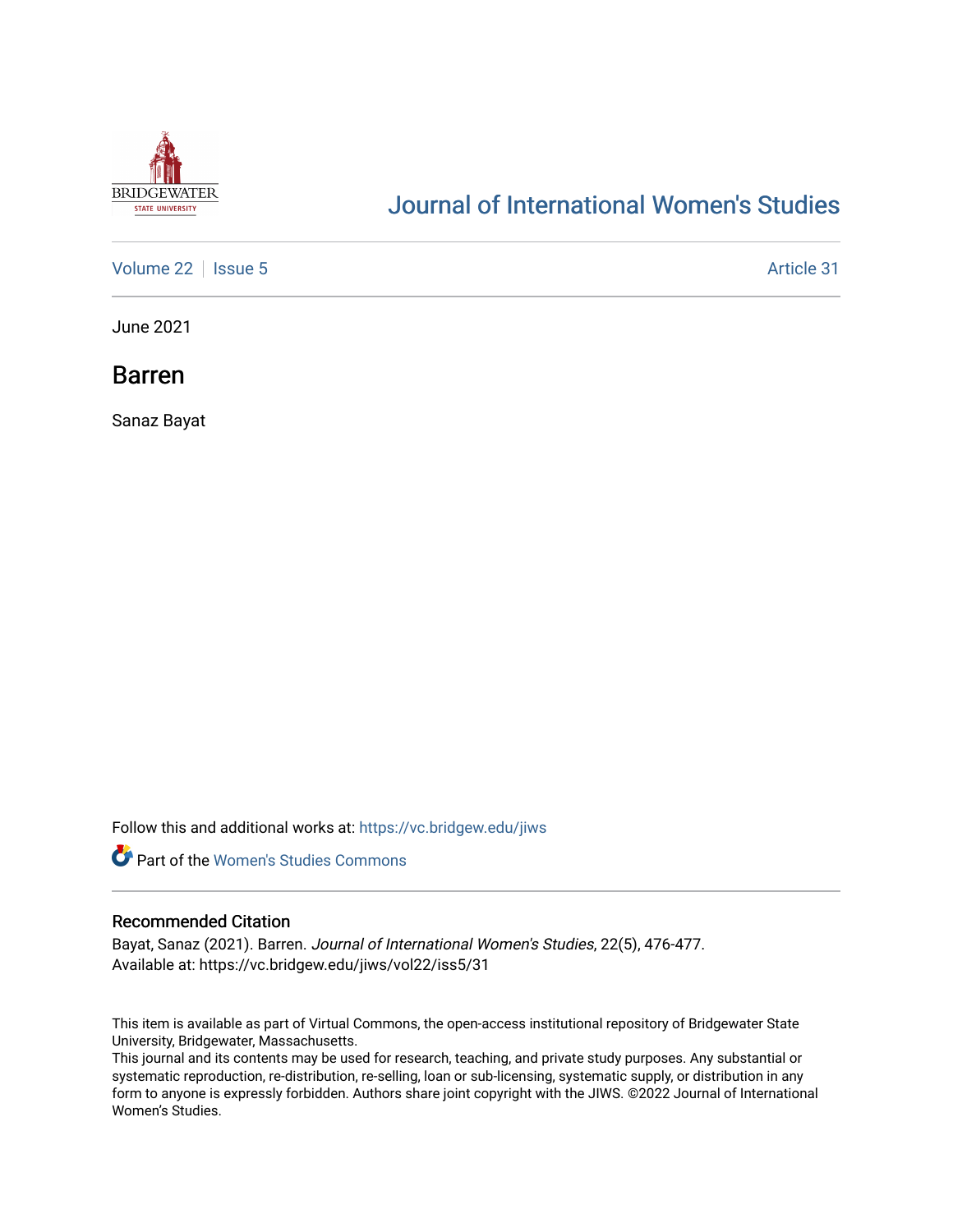#### Bayat: Barren

This journal and its contents may be used for research, teaching and private study purposes. Any substantial or systematic reproduction, re-distribution, re-selling, loan or sub-licensing, systematic supply or distribution in any form to anyone is expressly forbidden. ©2021 Journal of International Women's Studies.

### **Barren**

## By Sanaz Bayat<sup>[1](#page-1-0)</sup>

## **Abstract**

In many cultures, women who get a divorce because of their spouse's romantic betrayal are not truly embraced by their families and society. They are not just faced with unending, often failing struggle to claim their legal rights. In addition, their marital failure, stamped on their face, denies them any better life post-divorce. Common views toward them often intone such women's uncommitted wrongs and wreath about the husband's betrayal which burrows into their soul. This condition often leaves these women with few choices: to leave and wade through the darkness of socio-cultural abuse or to stay and borne about their grief and love, stuck in their hearts like an arrow. I meant for "Barren" to punctuate a remembrance of the unheard voices of such women who are too prostrated to leave.

*Keywords:* Love, Trust, Unfaithfulness, Women, Right, Barren, Death

Who will believe my poem when my death meets me in your bed if it were filled with your unfaithfulness? Though yet God knows it is as a tomb which stops my breath and darkens my eyes but shows not your part. If I could write the love of my heart and in my verse measure the weight of your betrayal the whole city would say "this woman lies such unfaithfulness never touches such a heart. So ages come

1

<span id="page-1-0"></span><sup>1</sup> Born in 1990 in Iran, Sanaz Bayat teaches literature and writing courses at University of Isfahan and University of Kashan, Ir. She is interested in Women's literature and is currently doing research on Lynn Nottage's and Marilynne Robinson's fiction. She has published articles on Marilynne Robinson and her haiku is published in Acorn, a journal of contemporary haiku.